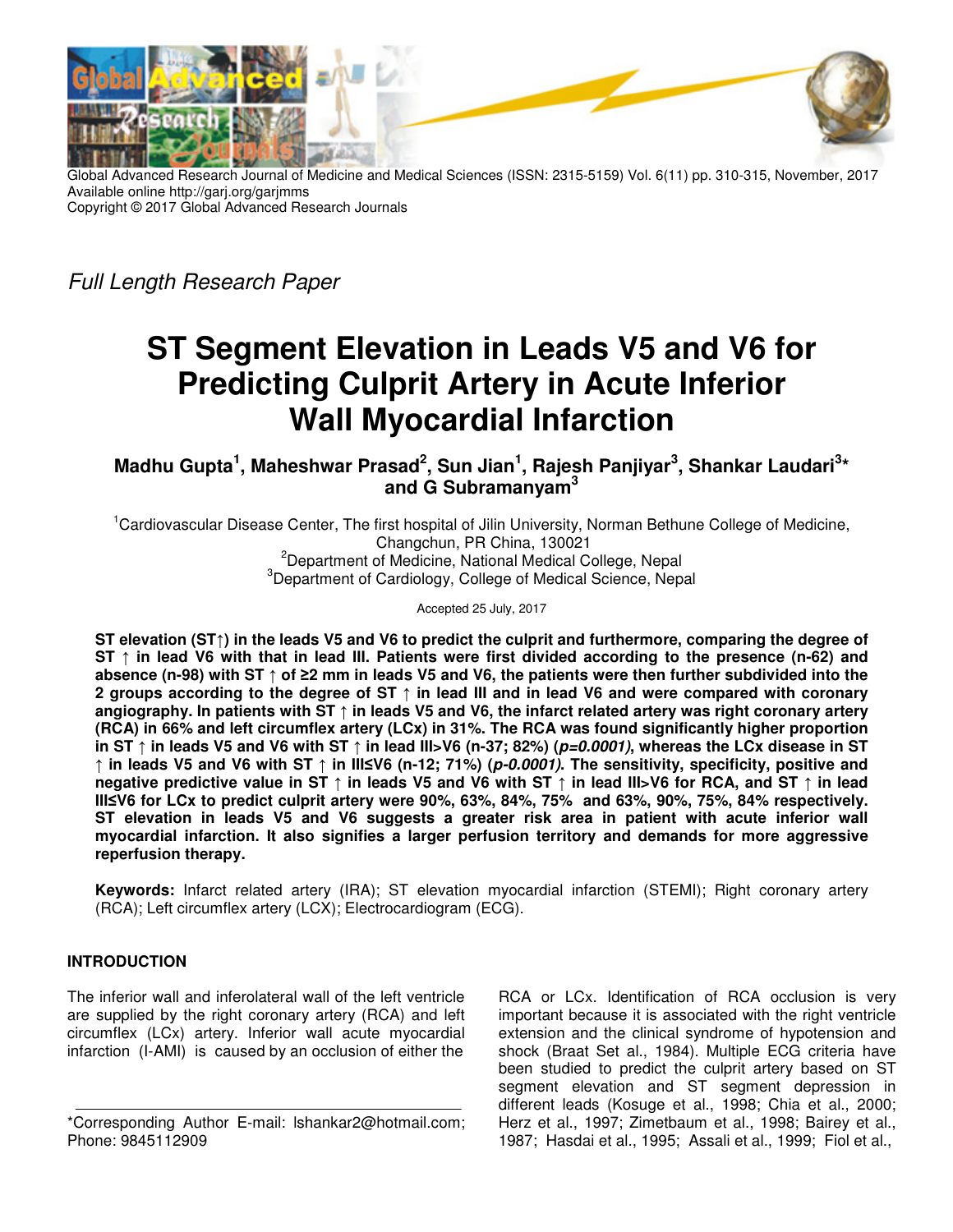2004; Fiol et al., 2004). The present study examines an electrocardiographic algorithm based on ST segment changes in leads V5 and V6 that has a very high sensitivity, specificity and predictive value to predict the culprit artery in an inferolateral acute myocardial infarction.

### **METHODS**

The present study was approved by our local hospital Institutional Review Board (IRB). We retrospectively analyzed 390 patients having an acute inferior wall MI, admitted and underwent coronary angiography in the cardiovascular department of our hospital within a yearperiod. Only 160 patients (male 132 and female 28) met our inclusion criteria of chest pain for ≥ 30minutes before hospital admission. If the elevation of creatinine kinase (CK-MB) is greater than twice the upper limit (Normal:0- 3.5 ng/ml), the ECG shows ST segment ≥0. 1mV (1mm) in at least 2 of 3 inferior leads (II, III, aVF). Coronary angiography showing total occlusion or critical stenosis >70% in single vessel either RCA or LCX. Whereas, exclusion criteria include lack of ST elevation ≥0.1 mV (1mm) in the inferior leads (II, III, aVF), previous history of acute myocardial infarction, coronary artery bypass surgery or percutaneous coronary intervention prior to current hospitalization, evidence of recent left bundle branch block or left ventricular hypertrophy on ECG, and significant stenosis in both LCX and RCA or triple vessel disease so that a single infarct related artery could not be defined. A 12 leads ECG was recorded in all patients at a paper speed of 25mm/s and voltage 10mm/mV. The STelevation deviation was measured manually to the nearest 0.5mm, 80ms after the J point by a single cardiologist who was unaware of all clinical and angiographic findings. ST segment depression in aVR of at least 0.1mV (1mm) was the most important criterion to distinguish between LCx and RCA as presumptive predictor of the culprit artery. Coronary angiography was performed during hospitalization in all patients. The results of this test were compared with those obtained from ECG to distinguish the real culprit artery. Data are expressed as the mean  $\pm$  SD for continuous variable and percentages for categorical variables. Statically significance (p<0.05) was assessed by chi-square test or fisher exact test for categorical variables. The sensitivity, specificity, positive predictive value and negative predictive value were evaluated in the 2 coronary arteries.

### **RESULTS**

A total of 160 patients (male 132 and female 28) was included in the study. Patients were divided according to the presence (n -62) and absence (n -98) of ST elevation of ≥2 mm in leads V5 and V6 on admission. Patients with ST elevation in leads V5 and V6 were further subdivided into the 2 groups according to the degree of ST elevation in lead III and in lead V6. Patients with ST elevation in lead III greater than in V6 were 45 (73%), and ST elevation in lead III equal to or less than in V6 were 17 (27%) as shown in the Figure 1.2. The baseline characteristics of groups are summarized in the Table 1.1. There were no significant differences between 3 groups in baseline clinical characteristics and prevalence of risk factors. ST elevation in leads II, III and αVF with ST elevation in leads V5 and V6 was more common in male than in female (81% vs 19%).

The clinical, electrography and echocardiography findings on admission are listed in the Table 1.2. ST elevation in leads V5 and V6 with ST elevation in lead III>V6 was associated with greater ST elevation in leads II, III and αVF, in particular lead III. In the ECG of ST elevation in inferior leads (II, III and αVF), ST elevation in lead III>II was frequently associated with ST elevation in leads V5 and V6 and ST elevation in lead III>V6 than in the ST elevation in leads V5 and V6 with ST elevation in lead III ≤ V6 (84% vs 53%)(  $P=0.027$ ), whereas ST elevation in lead II >III was more associated with ST elevation in leads V5 and V6 with ST elevation in lead III ≤V6 than in the ST elevation in V5 and V6 with ST elevation in lead III >  $V6(46\% \text{ vs } 15\%)(P=0.027)$  as shown in the Table 1.2. However, ST segment depression in V1-V3 was greater in both patients with ST elevation in leads V5 and V6 with ST elevation in lead III >V6 and ST elevation in leads V5 and V6 with ST elevation in lead III≤V6.

There was no much difference in creatinine kinase (CK-MB) and ejection fraction between three groups. Coronary angiography findings are listed in the Table 1.3. Among 62 patients with ST elevation in leads V5 and V6, the infarct related artery was right coronary artery in 41 patients (66%) and left circumflex artery in 19 (31%). No ST elevation in leads V5 and V6 and ST elevation in leads V5 and V6 with ST elevation in lead III >V6 groups were strongly associated with RCA occlusion; 73% and 82% respectively. However, ST elevation in leads V5 and V6 with ST elevation in lead III ≤ V6 was associated with LCX; 71% occlusion. TIMI 0 coronary flow was found in 145 patients (91%). No differences were found between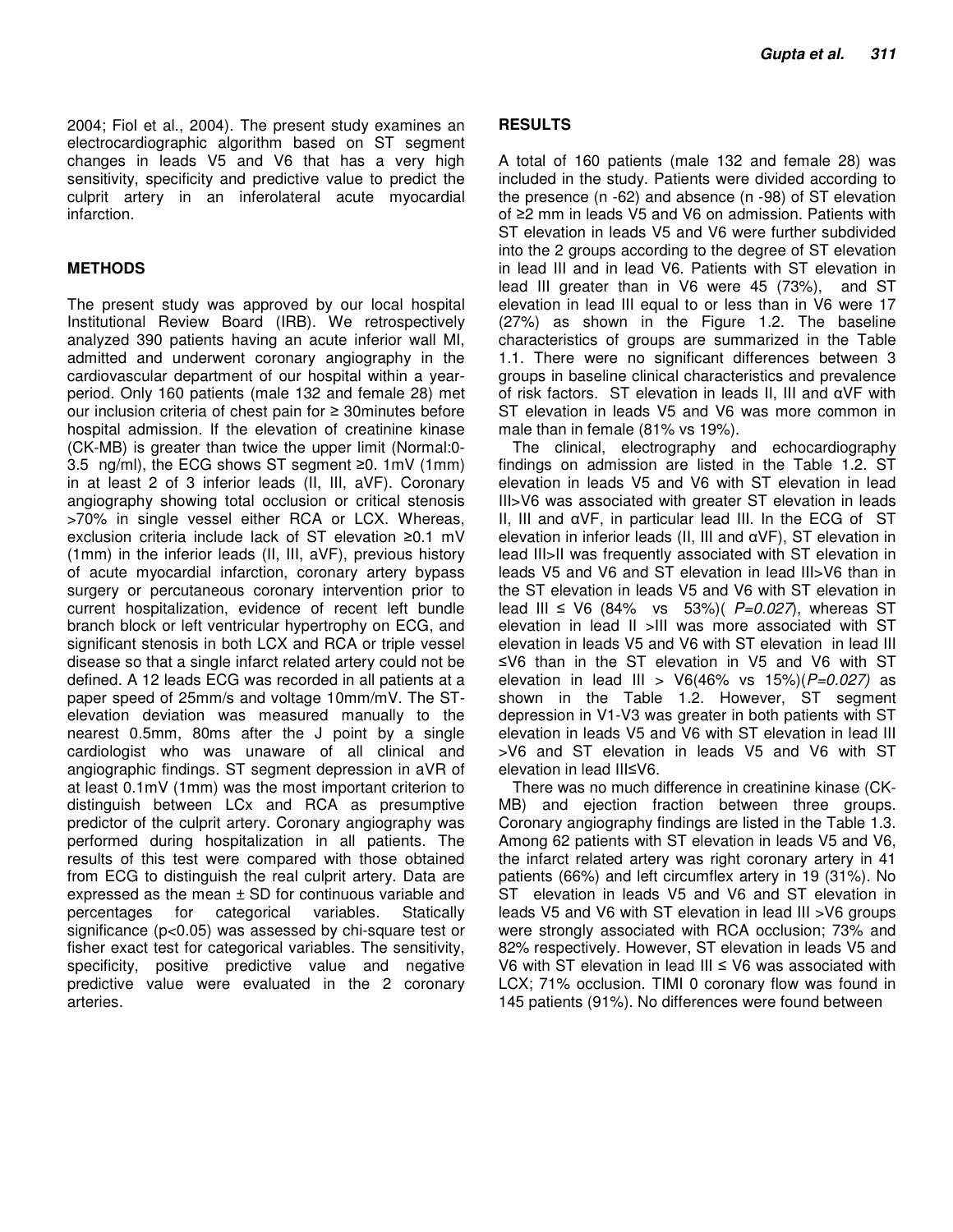![](_page_2_Figure_1.jpeg)

Figure 1.1 (A). Electrocardiogram of a patient with Inferior wall acute myocardial infarction with ST-segment elevation in leads II, III and aVF and in precordial leads V5 and V6 (≥2mm). ST segment elevation in leads V5 and V6 with ST elevation in lead III greater than V6. The coronary angiography later confirmed right coronary artery. (B) Electrocardiogram of a patient with Inferior wall acute myocardial infarction with no ST-segment elevation in precordial leads V5 and V6.

![](_page_2_Figure_3.jpeg)

**Figure 1.2.** Shows no. of patients in inferior wall myocardial infarction with and without ST segment elevation in leads V5-V6.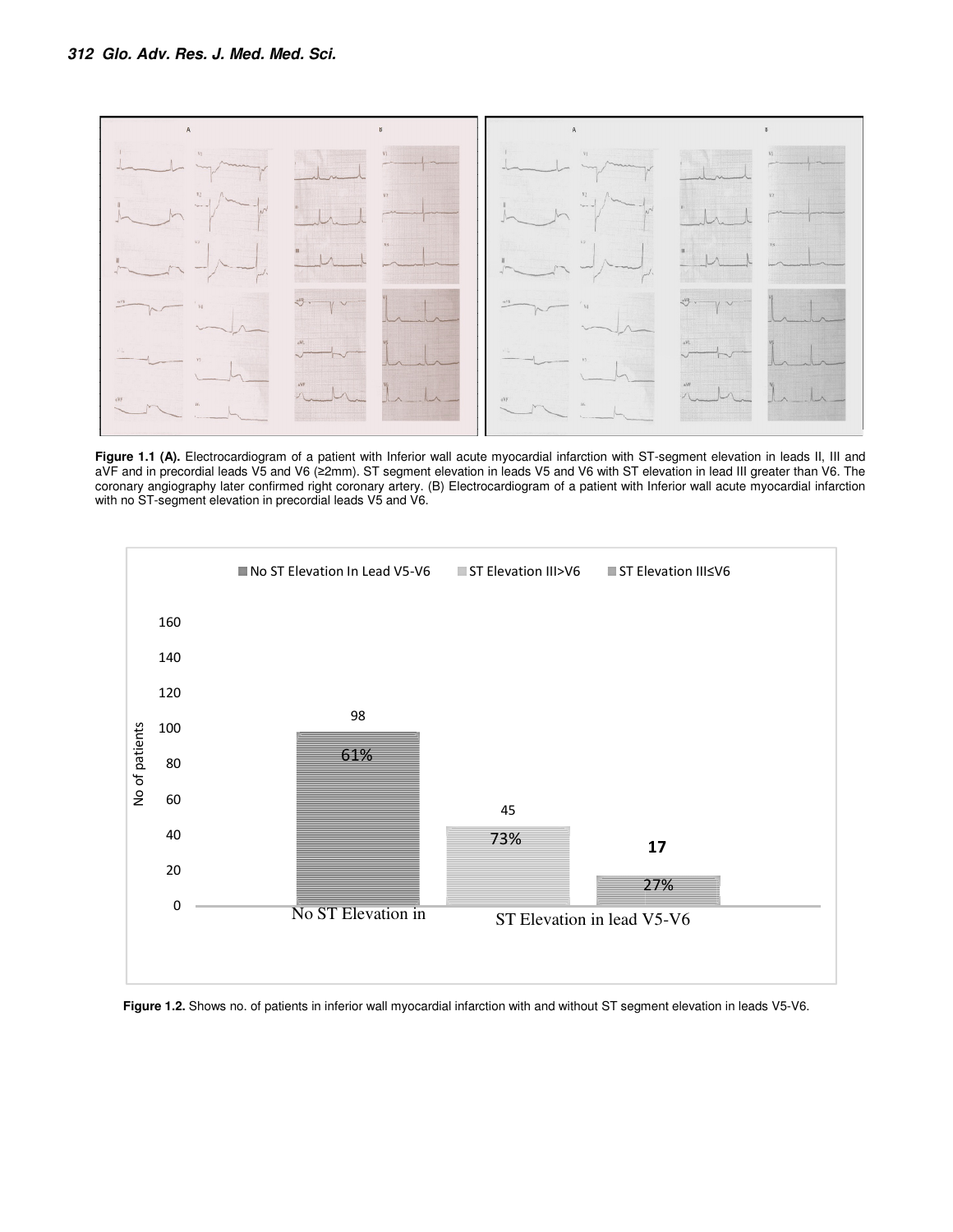**Table 1.2.** Clinical, Biochemical, ECG and ECHO

| Variable                                   | No ST $\hat{I}$ in Lead V5-V6 | $ST$ $\Gamma$ in lead V5-V6             |                                                 | p value     |
|--------------------------------------------|-------------------------------|-----------------------------------------|-------------------------------------------------|-------------|
|                                            | $(n-98)$                      | $ST \hat{T}$ in lead III>V6<br>$(n-45)$ | ST $\hat{I}$ in lead III $\leq V$ 6<br>$(n-17)$ |             |
| KILIP <sub>1</sub><br>ST $\overline{1}$ in | 93 (94%)                      | 41 (91%)                                | 17 (100%)                                       | 0.37        |
| $  \rangle$                                | 21(21%)                       | 7(15%)                                  | 8(47%)                                          | $0.027*$    |
| III > II                                   | 77 (79%)                      | 38 (84%)                                | 9(53%)                                          | $0.027*$    |
| ST in lead V1-V3                           |                               |                                         |                                                 |             |
| ST depression                              | 36(37%)                       | 32 (71%)                                | 12 (70 %)                                       | $0.0001***$ |
| Ejection Fraction                          | 55.78±7.33                    | 54.15±6.41                              | 54.35±6.24                                      | 0.091       |
| <b>CKMB</b>                                | 42.26±40.69                   | 52.43±33.05                             | 59.35±27.61                                     | 0.178       |

**Table 1.3.** Coronary angiography (CAG)

| Variable            | No ST $\uparrow$ in Lead V5-V6 | ST $\overline{1}$ in lead V5-V6 | P value                                                                                                                  |               |
|---------------------|--------------------------------|---------------------------------|--------------------------------------------------------------------------------------------------------------------------|---------------|
|                     | $(n-98)$                       |                                 | ST <sup><math>\uparrow</math></sup> in lead III>V6 ST <sup><math>\uparrow</math></sup> in lead III $\leq$ V <sub>6</sub> |               |
|                     |                                | (n-45)                          | $(n-17)$                                                                                                                 |               |
| <b>RCA</b>          | 72 (73%)                       | 37 (82%)                        | 4(23%)                                                                                                                   | $< 0.0001***$ |
| <b>LCX</b>          | 22 (22%)                       | 7(16%)                          | 12 (71%)                                                                                                                 | $< 0.0001***$ |
| <b>MULTIVESSELS</b> | 4(4%)                          | 1 $(2%)$                        | 1(5%)                                                                                                                    | 0.76          |
| TIMI 0              | 87 (89%)                       | 41 (91%)                        | 17 (100%)                                                                                                                | 0.33          |

**Table 1.4.** According to Coronary angiography; to predict the culprit artery in ST $\Gamma$  in lead

V5-V6 in related to ST $\Gamma$  in lead III>V6 and ST $\Gamma$  in lead III $\leq$  **V**6 (RCA or LCX): Sensitivity, Specificity, PPV and NPV

| ECG                                            | CAG | Sensitivity | Specificity | <b>PPV</b> | <b>NPV</b> |
|------------------------------------------------|-----|-------------|-------------|------------|------------|
| $ST \hat{\text{I}}$ in lead III>V6 RCA 90%     |     |             | 63%         | 84%        | 75%        |
| $ST^{\text{T}}$ in lead III $\leq V_6$ LCX 63% |     |             | 90%         | 75%        | 84%        |

PPV-Positive Predictive Value, NPV-Negative Predictive Value, CAG-Coronary angiography.

three groups regarding TIMI O flow score. Multivessels disease were not significant.

The right coronary artery (RCA) disease was found significantly higher proportion in ST elevation in leads V5 and V6 with ST elevation in lead III  $>$  V6 (n-37; 82%) than in ST elevation in leads V5 and V6 with ST elevation in lead III ≤V6 (n-4; 23%)(  $p=0.0001$ ), whereas the left circumflex artery (LCX) disease was found very frequently in ST elevation in leads V5 and V6 with ST elevation in III ≤V6 (n-12; 71%) than in ST elevation in leads V5 and V6 with ST elevation in lead III >V6 (n-7; 16%) (p-0.0001).

 According to coronary angiography findings the sensitivity, specificity and positive predictive value and negative predictive value in ST elevation in leads V5 and V6 with ST elevation in lead III>V6 to predict right coronary artery (RCA) as a culprit artery were 90%, 63%, 84% and 75% respectively. And, the sensitivity, specificity, positive predictive value and negative predictive value in ST elevation in leads V5 and V6 with ST elevation in lead III≤V6 to predict left circumflex artery (LCX) as a culprit artery were 63%, 90%, 75% and 84% respectively as shown in the Table 1.4.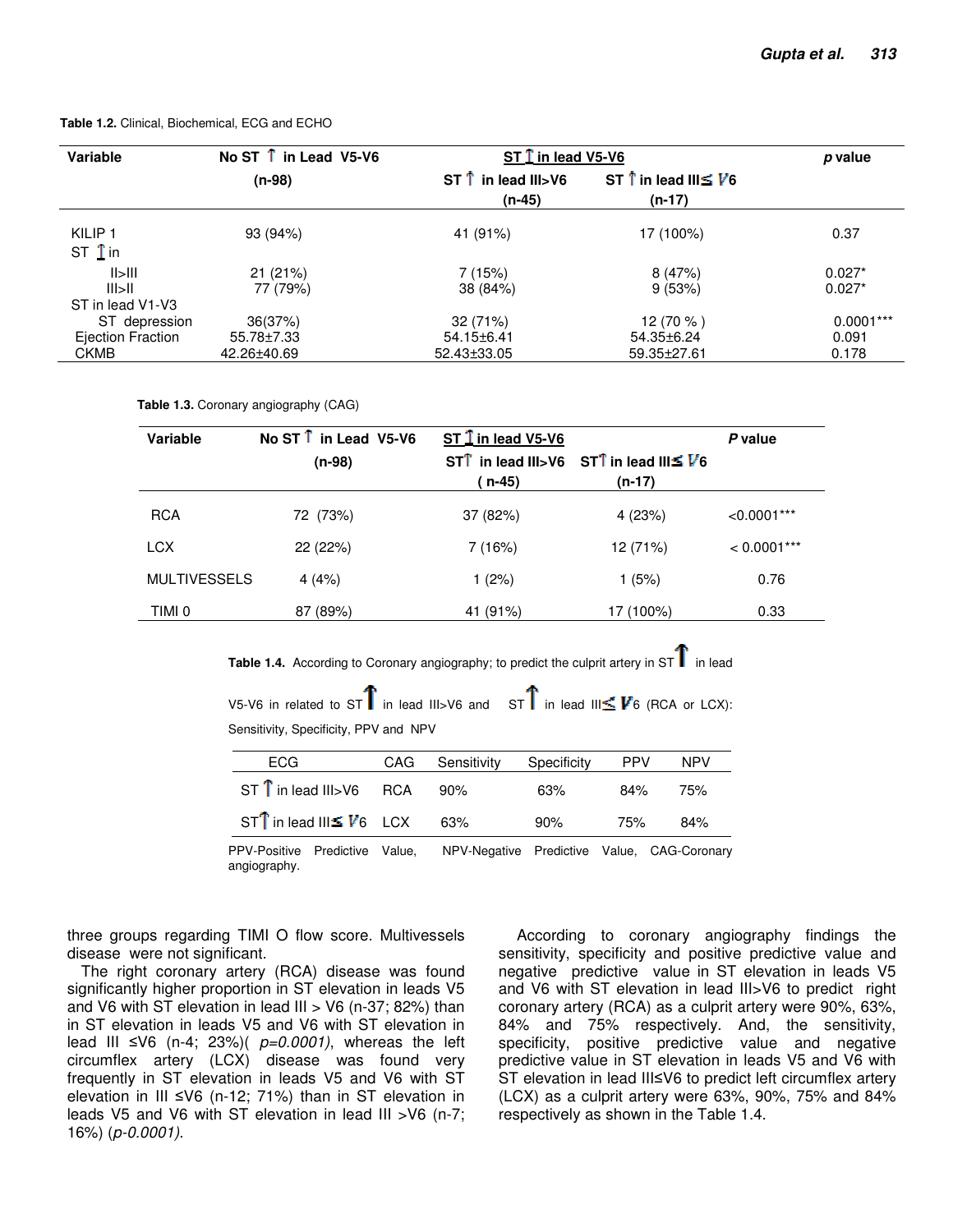## **DISCUSSION**

Abnormalities on the electrocardiogram (ECG) are frequently used to predict the infarct related artery (IRA) in patients with acute myocardial infarction (AMI). Acute myocardial infarction of the inferlateral wall is due to occlusion of the right coronary artery (RCA) or the left circumflex (LCX) coronary artery and the outcome depends on the culprit artery involved. The presence of significant ST elevation >2mm in leads V5 and V6 with inferior wall AMI is a sensitive and specific sign of megaartery- related infarction with expected high ischemic risk (Assali et al., 1998). Thus, the prediction of a culprit artery based on electrocardiography is of clinical importance. Our findings have important clinical implications to predict the infarct related artery (RCA or LCX) by comparing the degree of ST elevation in lead V6 with that of lead III in inferior wall STEMI.

Leads V5 and V6 face the posterolateral wall adjacent to the apex of the left vertical (Cooksey et al., 1977). This region of the left ventricle is usually supplied by the larger obtuse marginal branch of the left circumflex artery (LCX), the atrioventricular branch of the right coronary artery, or the diagonal branch of the left anterior descending coronary artery. Therefore, the concurrent ST elevation in leads V5 and V6 during inferior AMI presenting with ST elevation in the inferior leads might reflect transmural ischemia extending to the posterolateral wall in addition to the inferior wall, which could be induced by either the right coronary artery (RCA) or the left circumflex artery (LCX) occlusion.

Fewer studies have suggested that ST elevation in leadsV5 and V6 suggests the presence of the left circumflex artery (LCX) occlusion (Herz et al., 1997; Bairey et al., 1987; Assali et al., 1998; Kontos et al., 1997). In our study, among 62 patients with ST elevation in leads V5 and V6, the infarct-related artery was the right coronary artery in 41 patients (66%; p-0.0001) and left circumflex artery (LCX) in 19 patients (31%; p-0.0001). The ST elevation in leads III and V6 was strongly related to the infarct related artery. The ST elevation in lead III > V6 indicated right coronary artery (RCA) occlusion in 37 patients (82%) with the sensitivity and specificity of 90% and 63%, respectively. Whereas the ST elevation in lead III≤V6 indicated left circumflex artery (LCX) occlusion in 12 patients (71%) with sensitivity and specificity of 63% and 90% respectively. These findings are consistent with the results of Kosuge M et al. (Kosuge et al., 2012). In the presence of ST elevation in leads V5 and V6 in inferior wall AMI, we believe that these simple ECG criteria are useful for predicting the infarct related artery (IRA) in the clinical practice to evaluate the high-risk. Lead III faces the right inferior wall, and is usually supplied by the right coronary artery distribution (Kosuge et al., 1998; Herz et al., 1997; Zimetbaum et al., 1998; Hasdai et al., 1995; Kontos et al., 1997; Zimetbaum and Josephson, 2003; Wagner et al., 2009). We, therefore,

selected lead III as an illustrative inferior lead in our study. ST segment elevation in lead III > V6 might suggest that the severity of transmural ischemia as evaluated by the degree of ST-segment elevation was comparatively greater in the right inferior wall to the posterolateral wall. This might suggest involvement of the mega-artery right coronary artery occlusion, irrespective of the site of occlusion, as shown in the present study. A similar findings were seen in Kosuge M.et al. (Kosuge et al., 2012). In contrast, ST elevation in lead III≤V6 indicates the similar in the right inferior wall and the posterolateral wall or greater than in the latter. In the present study, 12 patients (71%) had LCX occlusion with ST elevation in lead III≤V6. The ECG changes during LCX artery occlusion is highly variable because of its anatomical distribution. The LCX supplies blood to the posterior, posterolateral, posteroinferior, or posteroinferolateral myocardium (Dunn et al., 1984). During LCx occlusion, posterolateral wall involvement is associated with proximal occlusion because this region is supplied, at least in part, by the obtuse marginal branch of the LC artery (Hasdai et al., 1995; Dunn et al., 1984). When occlusion of the LCx artery is more distal, the posterolateral wall will not be involved, and the STsegment vector will be oriented more inferior. Thus, the ST-segment will not be elevated in leads V5 and V6, and ST elevation in inferior leads could occur (Dunn et al., 1984). Thus, when assessing the greater risk area in patients with inferior wall AMI, the clinician should consider the presence of ST segment elevation in leads V5 and V6, which implies a large perfusion area of the left ventricle and the need for aggressive therapeutic strategies to improve myocardial reperfusion. STsegment depression in the anterior leads V1-V3 in patients with inferior acute wall STEMI (ST elevation in II, III and  $αVF$ ) have been shown to be useful for evaluating the infarct size and outcomes (Berger and Ryan, 1990; Evans et al., 1998; Peterson et al., 1996). In our study, the presence of ST-segment depression in leads V1-V3 with ST elevation in leads V5 and V6 with ST elevation in lead III>V6 and ST elevation in lead III≤V6 was not of discriminatory value.

Tierala et al proposed that in inferior AMI, right coronary artery (RCA) might be the culprit artery in the ST elevation in lead III>II and left circumflex artery (LCX) if the ST elevation in lead II>III (Tierala et al., 2009). In our study, we reported that in patients with inferior AMI, the degree of ST elevation in the inferior leads, mainly leads III>II, was significantly greater in right coronary artery (RCA) occlusion than in left circumflex artery occlusion (81% vs 16%). Importantly, ST elevation in lead III>II frequently supported ST elevation in leads V5 and V6 with ST elevation in lead III>V6 than the ST elevation in leads V5 and V6 with ST elevation in lead III≤ V6 (n-38; 84% vs n-9; 53%; p-0.027). However, ST elevation in lead II>III favored ST elevation in leads V5 and V6 with ST elevation in lead III≤V6 than the ST elevation in lead